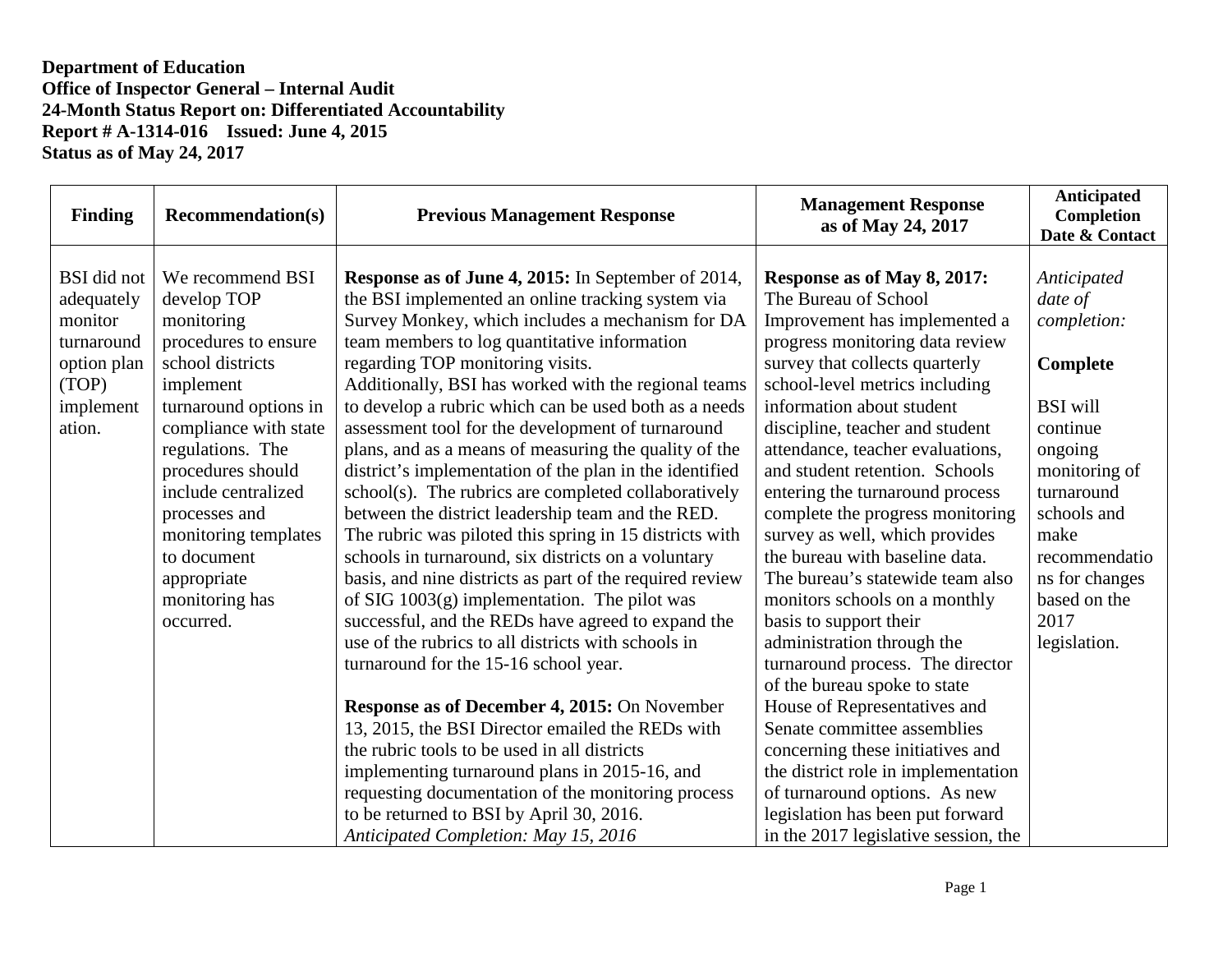| <b>Finding</b> | <b>Recommendation(s)</b> | <b>Previous Management Response</b>                                                                                                                                                                                                                                                                                                                                                                                                                                                                                                                                                                                                                                                                                                                                                                                                                                                                                                                                                                                                                                                                                                                                                         | <b>Management Response</b><br>as of May 24, 2017                                                                                  | Anticipated<br>Completion<br>Date & Contact |
|----------------|--------------------------|---------------------------------------------------------------------------------------------------------------------------------------------------------------------------------------------------------------------------------------------------------------------------------------------------------------------------------------------------------------------------------------------------------------------------------------------------------------------------------------------------------------------------------------------------------------------------------------------------------------------------------------------------------------------------------------------------------------------------------------------------------------------------------------------------------------------------------------------------------------------------------------------------------------------------------------------------------------------------------------------------------------------------------------------------------------------------------------------------------------------------------------------------------------------------------------------|-----------------------------------------------------------------------------------------------------------------------------------|---------------------------------------------|
|                |                          | Response as of June 3, 2016: Each region allowed<br>their TOP-implementing districts to complete a self-<br>assessment using the rubric and then met to discuss<br>and finalize. Completed rubrics have been received<br>in BSI for all implementing districts.<br>Anticipated Completion: June 9, 2016<br><b>Response as of December 4, 2016: Turnaround</b><br>option plans were an agenda item on the July,<br>August, and September meetings of the State Board<br>of Education. Conversations with Board members,<br>superintendents, and FDOE leadership during these<br>meetings led the Bureau of School Improvement to<br>further refine its turnaround monitoring process to be<br>more intensive in the 2016-17 school year for any<br>district implementing a Cycle 2 TOP (i.e., those<br>required to select a new turnaround option as a<br>consequence of not improving to a C after two years<br>of district-managed turnaround). These districts are<br>required to submit monthly reports and participate in<br>a quarterly DataCom process in addition to the other<br>monitoring procedures already in place.<br>Anticipated Completion: June 30, 2017<br>Melissa Ramsey | bureau is working to develop new<br>implementation and monitoring<br>procedures in compliance with<br>those changing regulations. |                                             |
|                |                          |                                                                                                                                                                                                                                                                                                                                                                                                                                                                                                                                                                                                                                                                                                                                                                                                                                                                                                                                                                                                                                                                                                                                                                                             |                                                                                                                                   |                                             |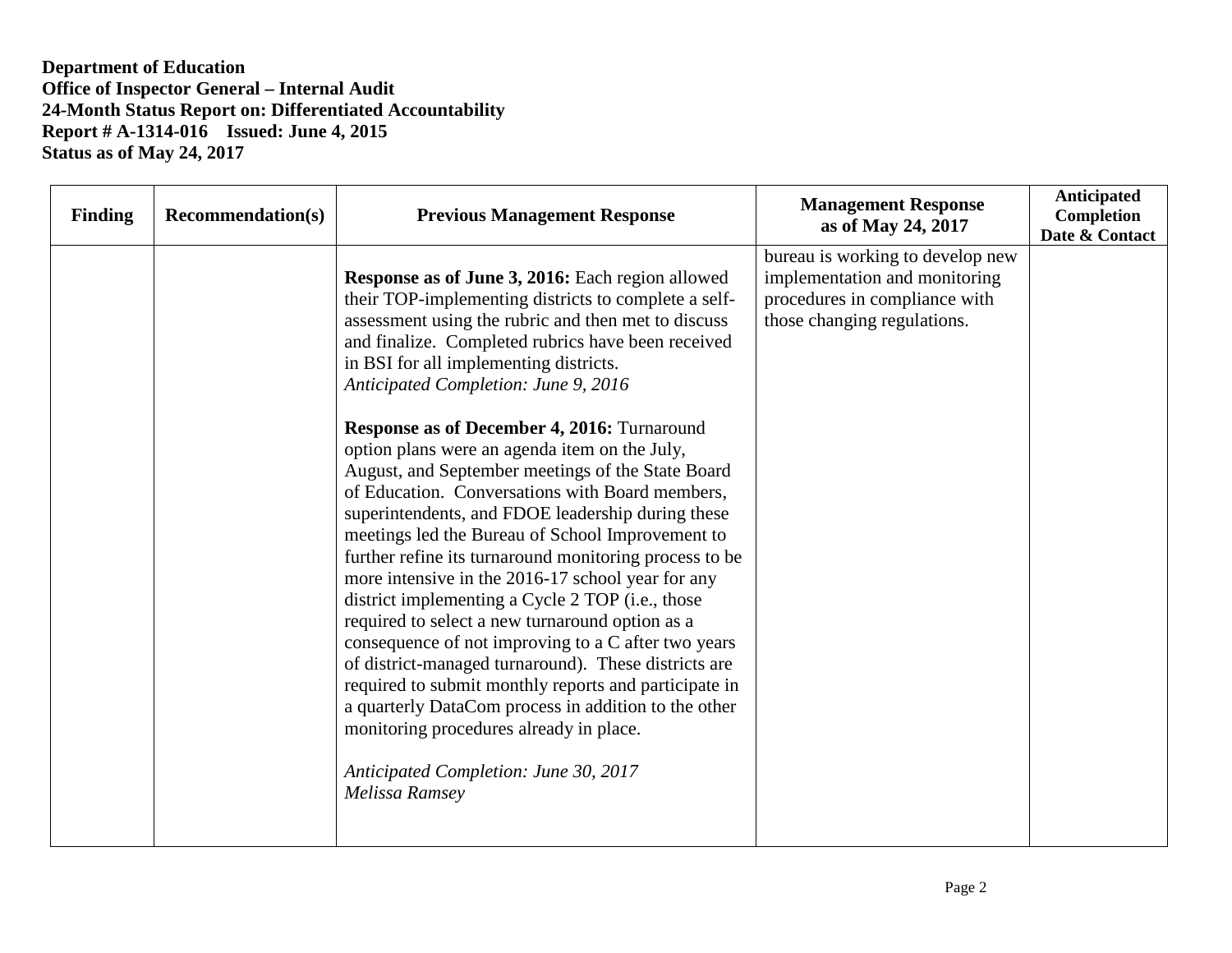| <b>Finding</b>                                          | <b>Recommendation(s)</b>                                                                                                                                                                                                                              | <b>Previous Management Response</b>                                                                                                                                                                                                                                                                                                                                                                                                                                                                                                                                                                                                                                                                                                                                                                                                                                                                                                                                                                                                                                                                                                                  | <b>Management Response</b><br>as of May 24, 2017                                                                                                                                                                                                                                                                                                                                                    | Anticipated<br><b>Completion</b><br>Date & Contact |
|---------------------------------------------------------|-------------------------------------------------------------------------------------------------------------------------------------------------------------------------------------------------------------------------------------------------------|------------------------------------------------------------------------------------------------------------------------------------------------------------------------------------------------------------------------------------------------------------------------------------------------------------------------------------------------------------------------------------------------------------------------------------------------------------------------------------------------------------------------------------------------------------------------------------------------------------------------------------------------------------------------------------------------------------------------------------------------------------------------------------------------------------------------------------------------------------------------------------------------------------------------------------------------------------------------------------------------------------------------------------------------------------------------------------------------------------------------------------------------------|-----------------------------------------------------------------------------------------------------------------------------------------------------------------------------------------------------------------------------------------------------------------------------------------------------------------------------------------------------------------------------------------------------|----------------------------------------------------|
| State-led<br>initiative<br>outcomes<br>were not<br>met. | We recommend BSI<br>establish reasonable<br>and measurable<br>performance goals for<br>reading, math, and<br>science and monitor<br>performance in the<br>targeted PLA schools<br>to ensure<br>accountability and<br>continued school<br>improvement. | Response as of June 4, 2015: "Targeted PLA"<br>schools are no longer an identified group, as the<br>RTTT grant ends in June 30, 2015. BSI will work to<br>establish new targets after the new assessment cut<br>scores are known.<br><b>Response as of December 4, 2015: Commissioner</b><br>Stewart has recommended assessment cut scores,<br>which are slated to be adopted by the State Board at<br>the January meeting. We expect 2014-15 school<br>grades to be released shortly thereafter, which will<br>give us baseline information to inform conversations<br>with leadership regarding new performance goals.<br>Anticipated Completion: August 1, 2016<br><b>Response as of June 3, 2016: FDOE leadership is</b><br>working on the state plan for implementing the<br>ESSA. New performance goals will be established<br>through this process<br>Anticipated Completion: August 1, 2017<br>Response as of December 4, 2016: FDOE<br>leadership is working on the state plan for<br>implementing the ESSA. New performance goals<br>will be established through this process.<br>Anticipated Completion: August 1, 2017 Melissa<br>Ramsey | Response as of May 8, 2017:<br>The Department of Education's<br>strategic plan includes<br>performance targets and goals by<br>content area. The bureau of<br>school improvement also set a<br>statewide goal to improve 65% of<br>differentiated accountability<br>schools out of turnaround, which<br>will represent an increase of<br>seven percentage points over the<br>2015-2016 level (58%). | Anticipated<br>date of<br>completion:<br>Complete  |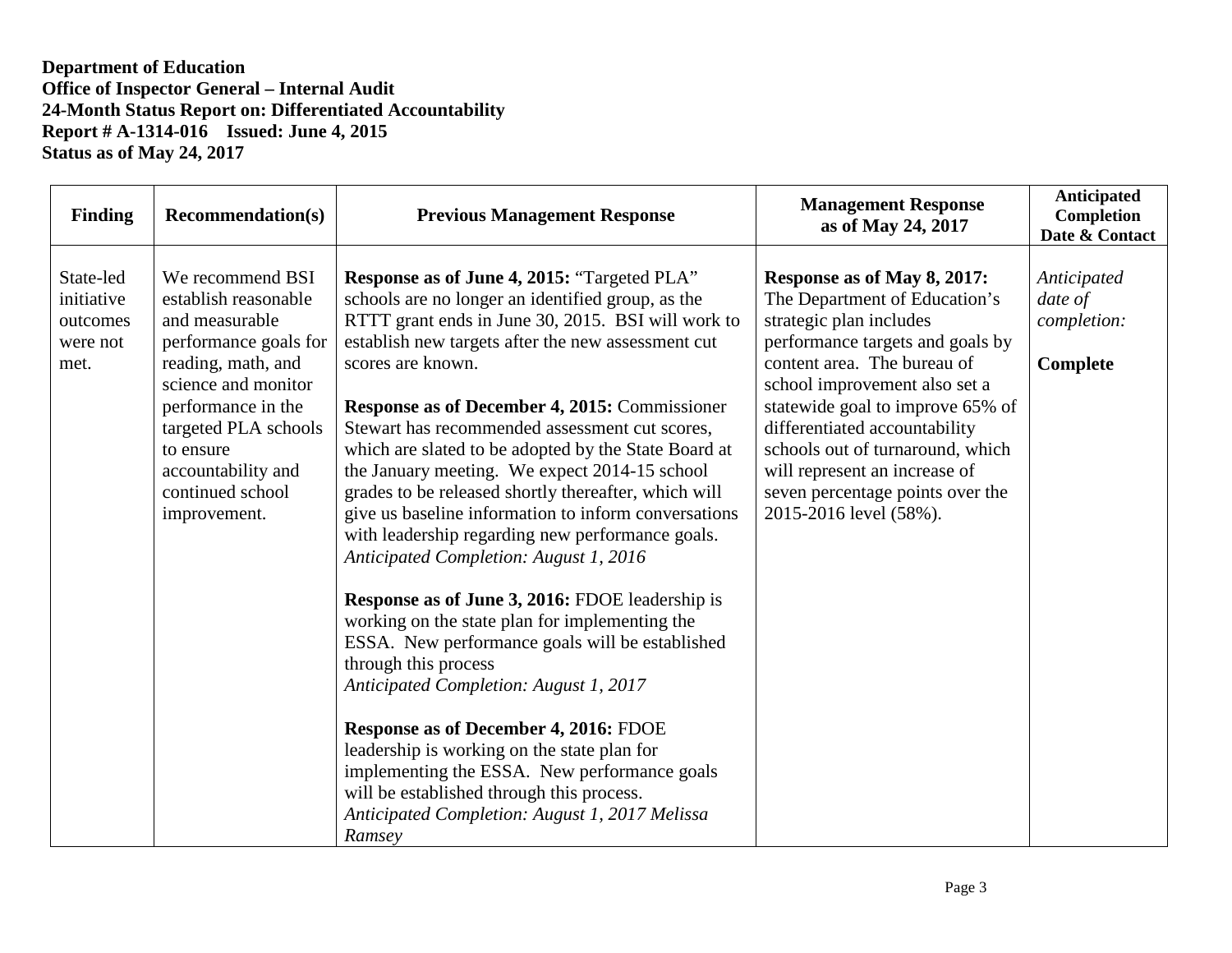| <b>Finding</b>                                                                                                                                 | <b>Recommendation(s)</b>                                                                                                                                                                                                                                                                                                                                 | <b>Previous Management Response</b>                                                                                                                                                                                                                                                                                                                                                                                                                                                                                                                                                                                                                                                                                                                                                                                                                                                                                                                                                                                                                                             | <b>Management Response</b><br>as of May 24, 2017                                                                                                                                                                                                                                                                         | <b>Anticipated</b><br>Completion<br>Date & Contact |
|------------------------------------------------------------------------------------------------------------------------------------------------|----------------------------------------------------------------------------------------------------------------------------------------------------------------------------------------------------------------------------------------------------------------------------------------------------------------------------------------------------------|---------------------------------------------------------------------------------------------------------------------------------------------------------------------------------------------------------------------------------------------------------------------------------------------------------------------------------------------------------------------------------------------------------------------------------------------------------------------------------------------------------------------------------------------------------------------------------------------------------------------------------------------------------------------------------------------------------------------------------------------------------------------------------------------------------------------------------------------------------------------------------------------------------------------------------------------------------------------------------------------------------------------------------------------------------------------------------|--------------------------------------------------------------------------------------------------------------------------------------------------------------------------------------------------------------------------------------------------------------------------------------------------------------------------|----------------------------------------------------|
| <b>BSI</b> did not<br>make all<br>required<br>visits to<br>monitor<br>the fidelity<br>of School<br>Improveme<br>nt Plan<br>implement<br>ation. | We recommend BSI<br>continue to improve<br>monitoring efforts to<br>ensure<br>implementation<br>fidelity and<br>compliance with the<br>Florida<br>Administrative Code.<br>This should include<br>enhancing procedures<br>to develop centralized<br>processes and<br>monitoring templates<br>to demonstrate<br>appropriate<br>monitoring has<br>occurred. | Response as of June 4, 2015: In September 2014,<br>BSI implemented an online tracking system via<br>Survey Monkey to capture quantitative information<br>regarding SIP monitoring visits. Additionally, DA<br>schools are required to submit a mid-year reflection<br>on progress toward goals and plan implementation<br>for RED review, which is documented in CIMS.<br>The BSI has additional plans to enhance the means of<br>documentation in CIMS, including more options for<br>recording qualitative feedback, and tracking and<br>uploading deliverables, pending funding availability.<br>Response as of December 4, 2015: On October 21,<br>BSI presented to the REDs a year-end summary of<br>2014-15 school and district support, which was based<br>on the field team logs submitted via Survey Monkey.<br>The analysis was used as a conversation starter about<br>the types of information being collected, and how<br>collection methods can be refined to obtain more<br>consistent data in 2015-16.<br>The mid-year reflection process will begin in January | Response as of May 22, 2017:<br>Between August 15, 2016 and<br>April 15, 2017, all traditional<br>priority schools received at least<br>one state support visit according<br>to the online support log. As of<br>April 1, 2017, 98% of mid-year<br>reflections occurred and all TOP<br>schools received monthly support. | Anticipated<br>date of<br>completion:<br>Complete  |
|                                                                                                                                                |                                                                                                                                                                                                                                                                                                                                                          | and end by April 1, 2016. We are working to make<br>minor tweaks to the tracking system for the mid-year<br>process so that we can record qualitative feedback in<br>addition to quantitative records of the reviews.                                                                                                                                                                                                                                                                                                                                                                                                                                                                                                                                                                                                                                                                                                                                                                                                                                                           |                                                                                                                                                                                                                                                                                                                          |                                                    |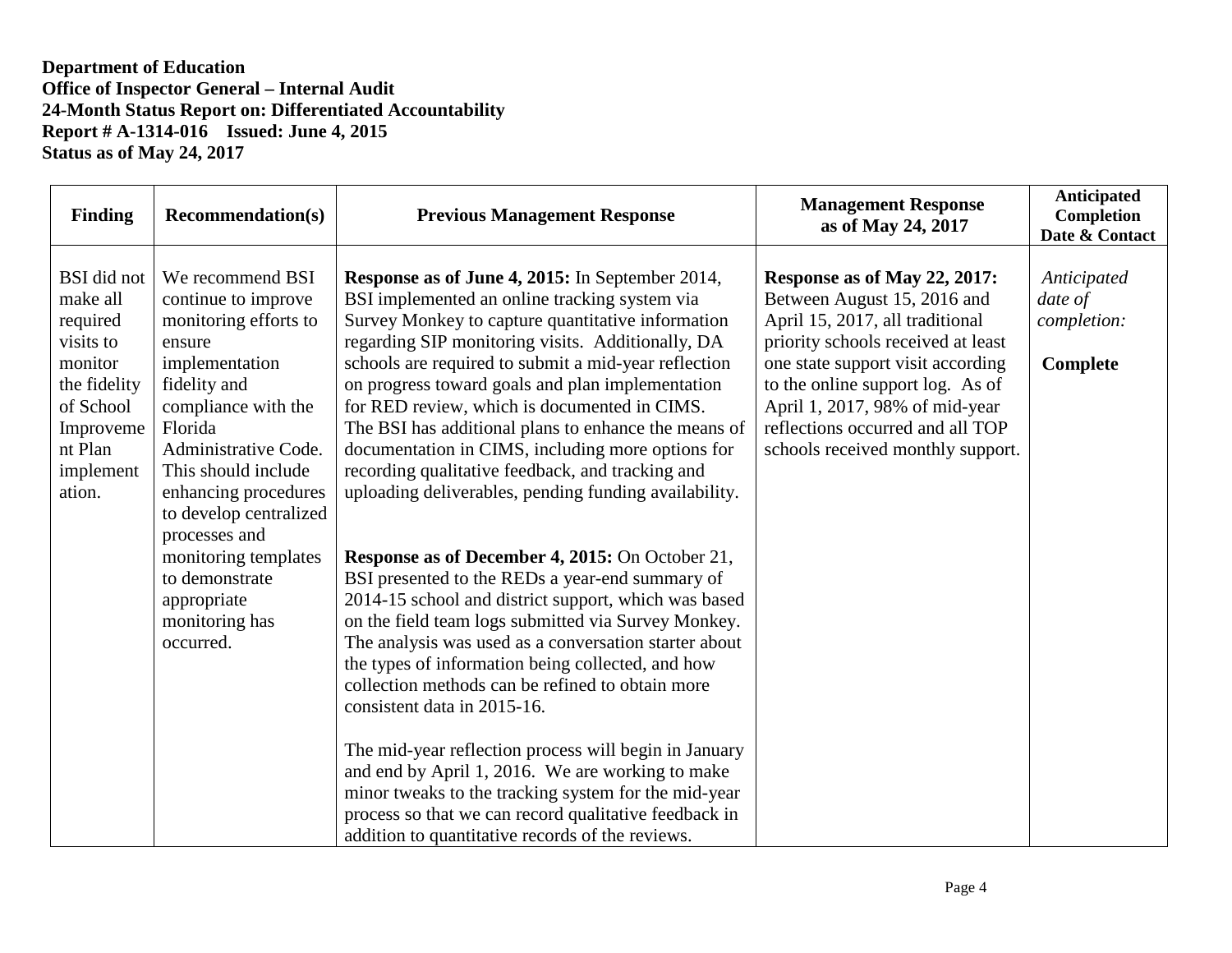| <b>Finding</b> | <b>Recommendation(s)</b> | <b>Previous Management Response</b>                                                                                                                                                                                                                                                                                                                                       | <b>Management Response</b><br>as of May 24, 2017 | <b>Anticipated</b><br>Completion<br>Date & Contact |
|----------------|--------------------------|---------------------------------------------------------------------------------------------------------------------------------------------------------------------------------------------------------------------------------------------------------------------------------------------------------------------------------------------------------------------------|--------------------------------------------------|----------------------------------------------------|
|                |                          | However, we are uncertain whether current resources<br>will support the changes (i.e., whether they are<br>complex and considered new development or can be<br>paid for out of our maintenance budget).<br>Anticipated Completion: April 1, 2016                                                                                                                          |                                                  |                                                    |
|                |                          | Response as of June 3, 2016: Between August 15,<br>2015, and April 15, 2016, all traditional priority<br>schools received at least one onsite support visit<br>(according to the DA logs), with an average of five<br>visits logged per priority school. Onsite support is<br>differentiated by need in consultation with the district<br>office.                         |                                                  |                                                    |
|                |                          | BSI was able to modify the Reflection module in<br>CIMS to capture additional qualitative and better<br>quantitative data from the mid-year reviews.<br>As of April 1, 92% of 492 schools required to<br>complete a mid-year reflection had done so, and 99%<br>of completed reflections were reviewed by the<br>respective RED.<br>Anticipated Completion: April 1, 2016 |                                                  |                                                    |
|                |                          | Response as of December 4, 2016: The 2016-17 SIP<br>opened in CIMS on May 9, 2016. The deadline for<br>DA schools to submit their draft plans for review by<br>their regional executive director was August 31,<br>2016; the deadline for the REDs to provide feedback                                                                                                    |                                                  |                                                    |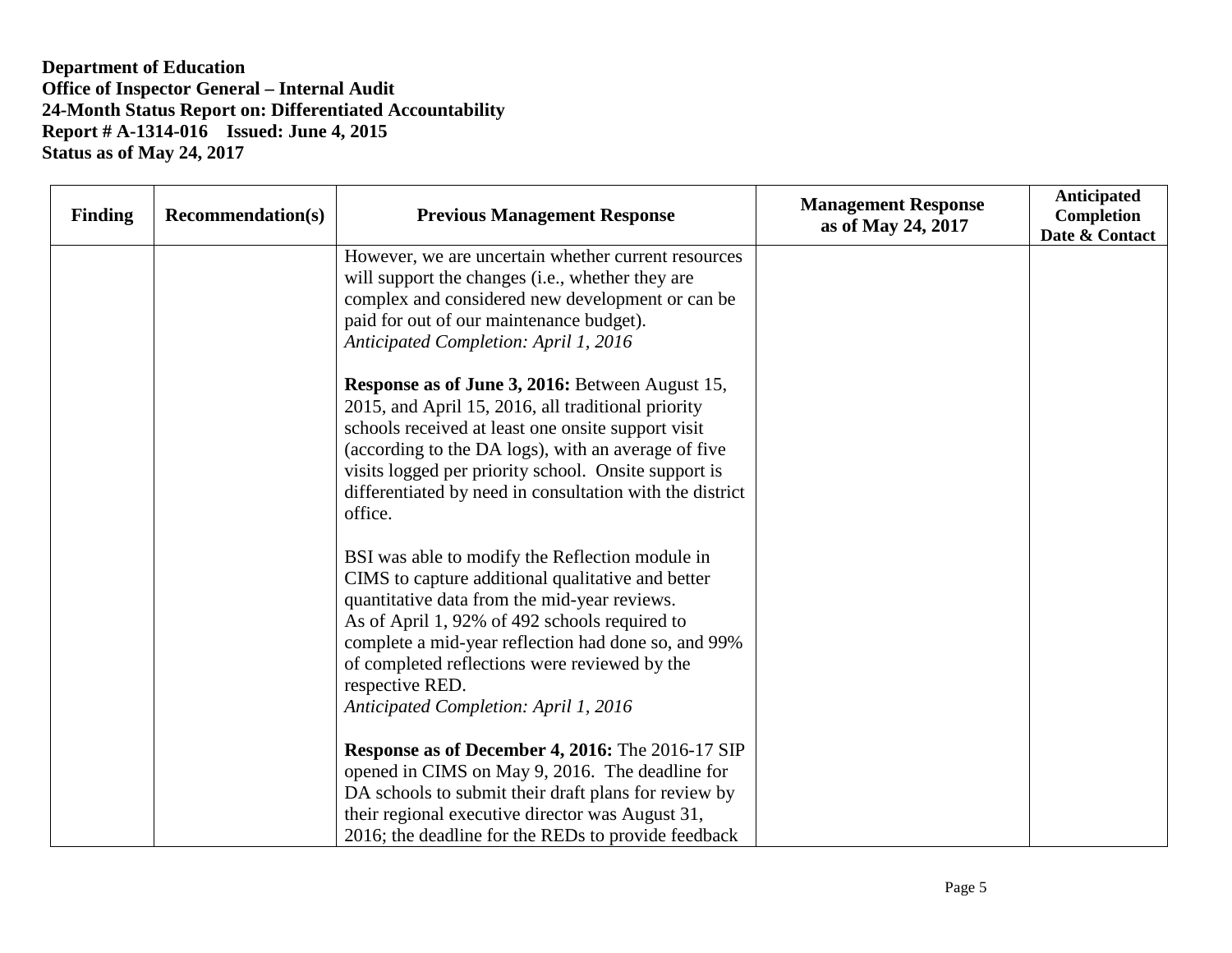| <b>Finding</b> | <b>Recommendation(s)</b> | <b>Previous Management Response</b>                     | <b>Management Response</b><br>as of May 24, 2017 | Anticipated<br>Completion<br>Date & Contact |
|----------------|--------------------------|---------------------------------------------------------|--------------------------------------------------|---------------------------------------------|
|                |                          | was September 30, 2016; the final publication           |                                                  |                                             |
|                |                          | deadline was October 31, 2016. The regional teams       |                                                  |                                             |
|                |                          | have provided ongoing support to districts and          |                                                  |                                             |
|                |                          | schools during the development of these plans.          |                                                  |                                             |
|                |                          | As of October 31, 2016, over 95% of the required        |                                                  |                                             |
|                |                          | 468 SIPs had been reviewed by the REDs; however,        |                                                  |                                             |
|                |                          | only 40% had been published by the districts. Note:     |                                                  |                                             |
|                |                          | due to late additions to the DA list after school grade |                                                  |                                             |
|                |                          | appeals, nine districts received extensions to the      |                                                  |                                             |
|                |                          | publication deadline for those SIPs until December      |                                                  |                                             |
|                |                          | 15.                                                     |                                                  |                                             |
|                |                          | For those districts that were overdue, BSI staff began  |                                                  |                                             |
|                |                          | making calls on October 31 to district contacts to      |                                                  |                                             |
|                |                          | provide technical assistance in completing the last     |                                                  |                                             |
|                |                          | steps for publication. As of November 14, 2016,         |                                                  |                                             |
|                |                          | 98% of required SIPs have been reviewed by the          |                                                  |                                             |
|                |                          | RED and 89% have been published.                        |                                                  |                                             |
|                |                          | Monitoring of SIP implementation will occur             |                                                  |                                             |
|                |                          | throughout the school year during monthly meetings      |                                                  |                                             |
|                |                          | with districts and site visits for priority schools     |                                                  |                                             |
|                |                          | (documented via the DA logs), and will be formally      |                                                  |                                             |
|                |                          | reviewed and recorded in CIMS during the mid-year       |                                                  |                                             |
|                |                          | reflection process in February-March of 2017.           |                                                  |                                             |
|                |                          | Anticipated Completion: June 30, 2017                   |                                                  |                                             |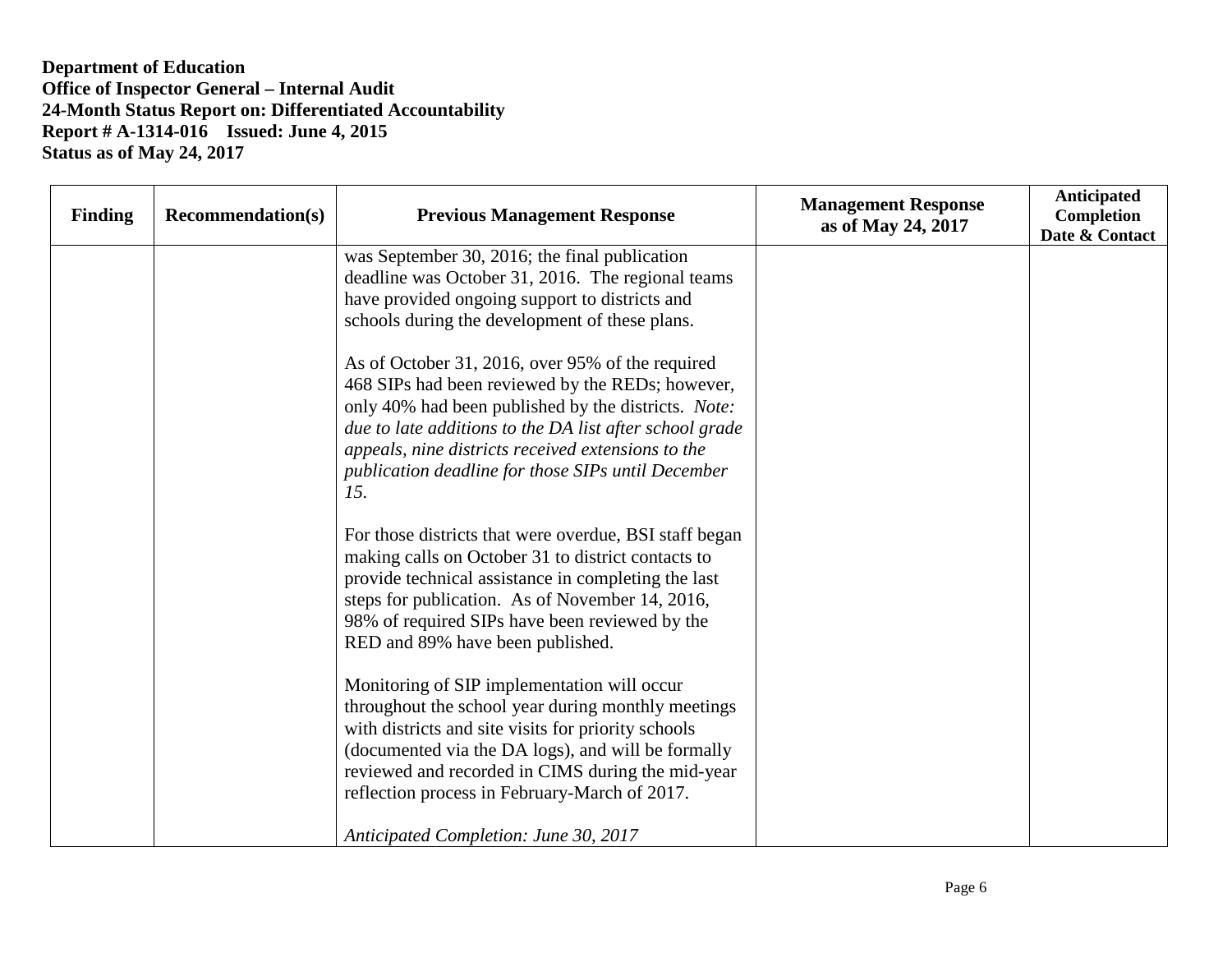| <b>Finding</b>                                                                  | <b>Recommendation(s)</b>                                                                                                                                                                                                                                                                                                                                 | <b>Previous Management Response</b>                                                                                                                                                                                                                                                                                                                                                                                                                                                                                                                                                                                                                                                                                                                                                                                                                                                                                                                                                                                                                                                                                                                                                    | <b>Management Response</b><br>as of May 24, 2017                                                                                                                                                                                                                                                                                                  | <b>Anticipated</b><br>Completion<br>Date & Contact |
|---------------------------------------------------------------------------------|----------------------------------------------------------------------------------------------------------------------------------------------------------------------------------------------------------------------------------------------------------------------------------------------------------------------------------------------------------|----------------------------------------------------------------------------------------------------------------------------------------------------------------------------------------------------------------------------------------------------------------------------------------------------------------------------------------------------------------------------------------------------------------------------------------------------------------------------------------------------------------------------------------------------------------------------------------------------------------------------------------------------------------------------------------------------------------------------------------------------------------------------------------------------------------------------------------------------------------------------------------------------------------------------------------------------------------------------------------------------------------------------------------------------------------------------------------------------------------------------------------------------------------------------------------|---------------------------------------------------------------------------------------------------------------------------------------------------------------------------------------------------------------------------------------------------------------------------------------------------------------------------------------------------|----------------------------------------------------|
|                                                                                 |                                                                                                                                                                                                                                                                                                                                                          | Melissa Ramsey                                                                                                                                                                                                                                                                                                                                                                                                                                                                                                                                                                                                                                                                                                                                                                                                                                                                                                                                                                                                                                                                                                                                                                         |                                                                                                                                                                                                                                                                                                                                                   |                                                    |
| BSI did not<br>adequately<br>track and<br>monitor<br>staff<br>vacancy<br>dates. | We recommend BSI<br>capture vacancy dates<br>and retain historical<br>staff vacancy data to<br>ensure the<br>performance of the<br>fiscal agents is in<br>alignment with the<br>scope of work<br>dictated by the grants.<br>We additionally<br>recommend BSI<br>strengthen the grant<br>agreements to specify<br>a timeframe to fill<br>staff vacancies. | <b>Response as of June 4, 2015:</b> A new vacancy<br>tracking system was implemented in April 2015,<br>which ensures we retain all historical staff vacancy<br>data. The 2015-16 DAP grant includes<br>approximately 21.5 FTE slots, which is substantially<br>smaller than the RTTT grant. This will mitigate the<br>risk of having multiple vacancies simultaneously.<br>The vacancy lengths are a by-product of multiple<br>decision points made on a case-by-case basis, and<br>cannot be determined ahead of time in the grant<br>agreement.<br>1) When a vacancy occurs, the RED determines<br>whether it is appropriate timing to post the<br>vacancy (e.g., time of year candidates are<br>likely to apply, whether the team has the<br>bandwidth to engage in the hiring process,<br>$etc.$ ).<br>Once a decision is made to post the position,<br>the RED has to review the candidate pool to<br>determine whether it is strong enough to<br>complete an interview process and make a<br>recommendation for hire. The RED has the<br>discretion to determine the needs of the team<br>as a whole and whether it is preferable to<br>maintain a vacancy while recruiting more | Response as of May 8, 2017:<br>The bureau of school<br>improvement has one vacancy in<br>the statewide support team. This<br>summer, the number of DA<br>schools will be finalized for the<br>upcoming school year. At that<br>point, the bureau will align<br>personnel resources with regional<br>needs and the position will be<br>advertised. | Anticipated<br>date of<br>completion:<br>Complete  |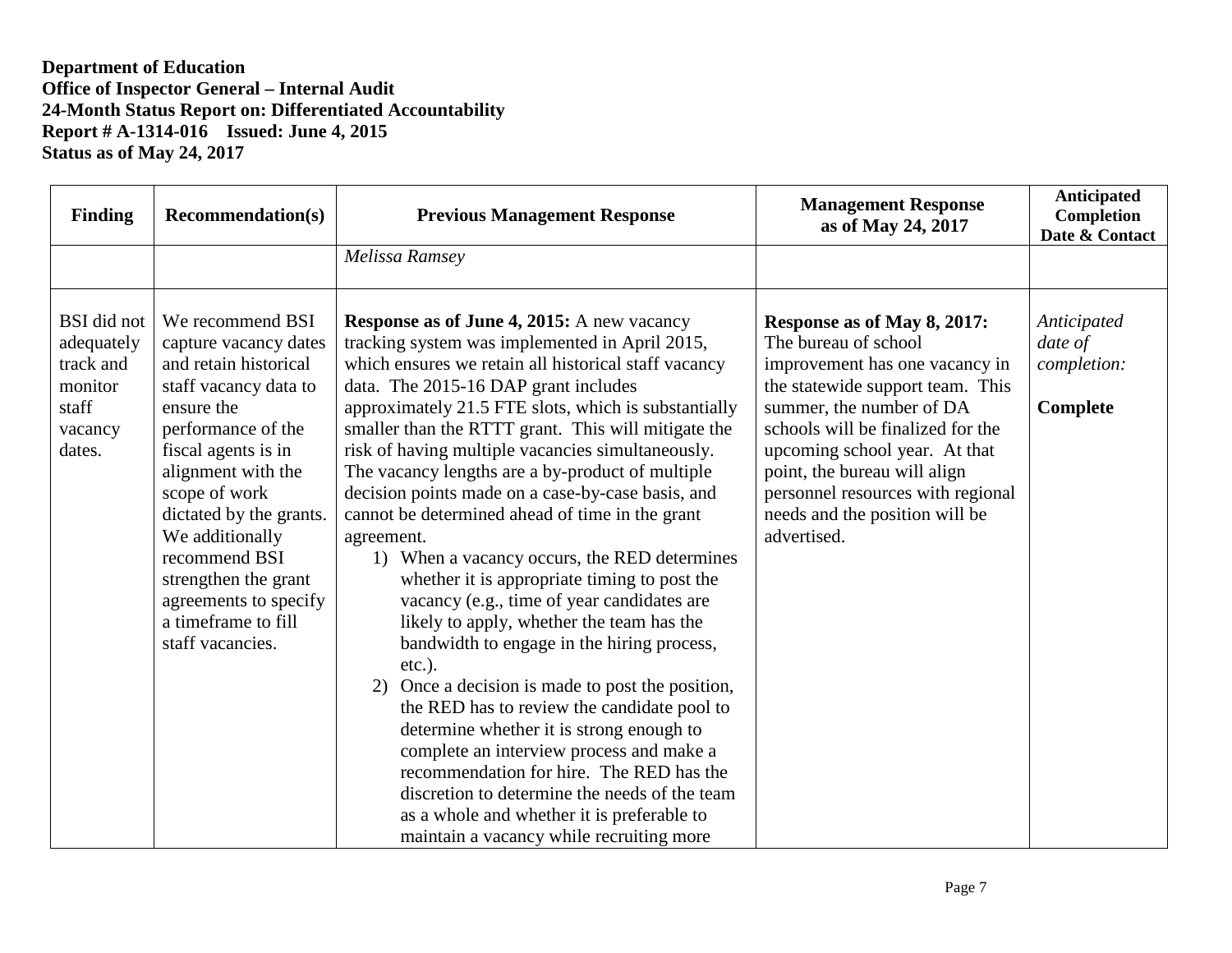| <b>Finding</b> | <b>Recommendation(s)</b> | <b>Previous Management Response</b>                                                                                                                                                                                                                                                                                                            | <b>Management Response</b><br>as of May 24, 2017 | <b>Anticipated</b><br>Completion<br>Date & Contact |
|----------------|--------------------------|------------------------------------------------------------------------------------------------------------------------------------------------------------------------------------------------------------------------------------------------------------------------------------------------------------------------------------------------|--------------------------------------------------|----------------------------------------------------|
|                |                          | suitable candidates than those in the currently<br>in the applicant pool.                                                                                                                                                                                                                                                                      |                                                  |                                                    |
|                |                          | <b>Response as of December 4, 2015:</b> On August 1,<br>2015, BSI implemented its new tracking system to<br>monitor staff vacancies on a monthly basis and<br>record the length of time each vacancy occurs.                                                                                                                                   |                                                  |                                                    |
|                |                          | We have had two vacancies occur on the 2015-16<br>DAP grant. An administrative specialist was vacant<br>47 days, and a school improvement specialist was<br>vacant 122 days. Both positions have been filled.<br><b>Anticipated Completion: Ongoing</b>                                                                                        |                                                  |                                                    |
|                |                          | <b>Response as of June 3, 2016:</b> As of May 1, we had<br>one vacancy on the DAP grant. A school<br>improvement specialist position in Region 1 was<br>vacant for 90 days. After interviews, an offer was<br>made in early April. However, the candidate was not<br>able to begin work until May 2.<br><b>Anticipated Completion: Ongoing</b> |                                                  |                                                    |
|                |                          | <b>Response as of December 4, 2016:</b> BSI is using the<br>vacancy tracking system as intended. As of<br>November 14, 2016, there are two vacancies on the<br>DAP grant, both in the Southeast region. One of<br>these vacancies has a candidate moving through the<br>hiring process and expected to start in December.                      |                                                  |                                                    |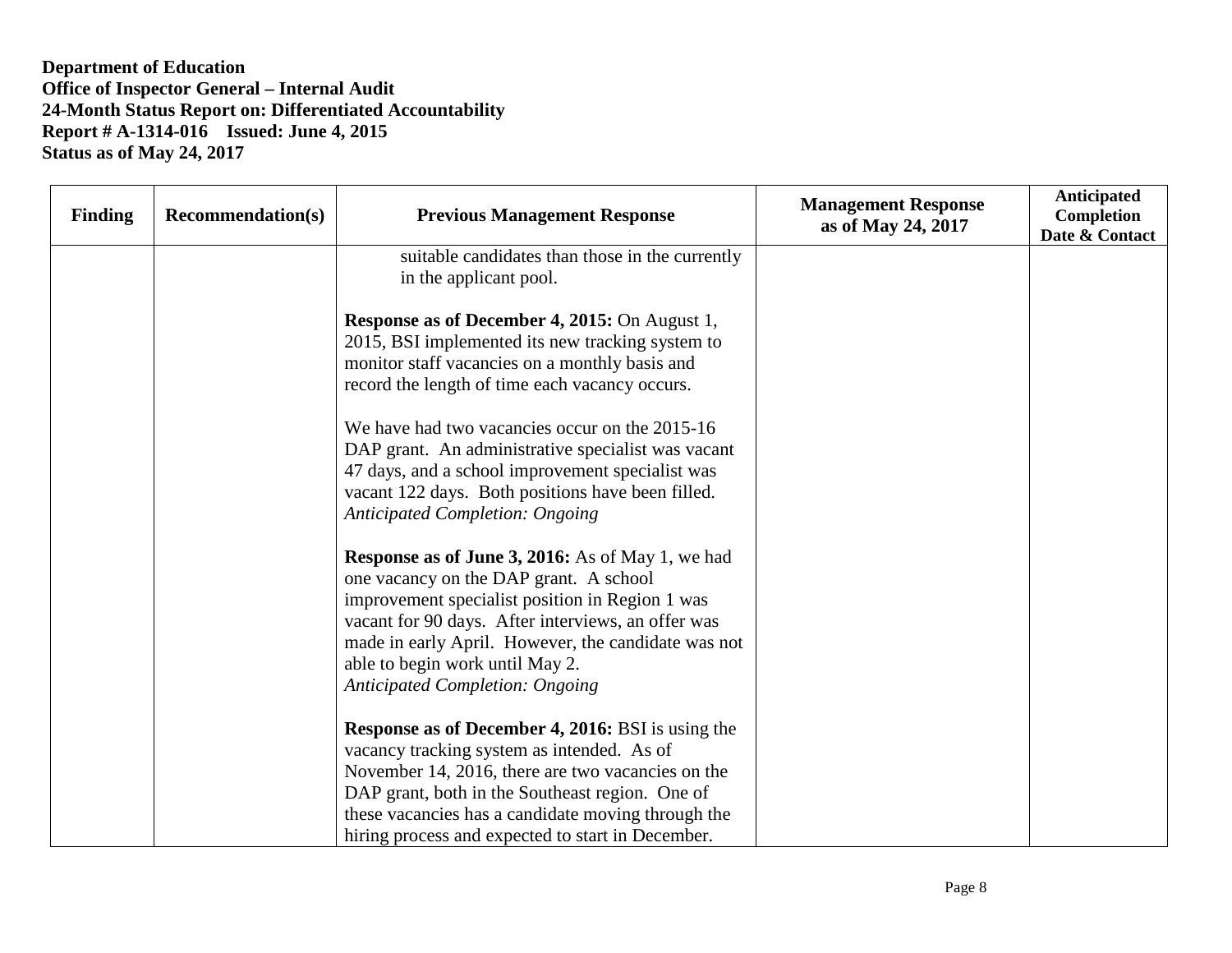| <b>Finding</b>                                                                                                                       | <b>Recommendation(s)</b>                                                                                                                                                                                                                          | <b>Previous Management Response</b>                                                                                                                                                                                                                                                                                                                                                                                                                                                                                                                                                                                                              | <b>Management Response</b><br>as of May 24, 2017                                                                                                                                                                                                     | Anticipated<br>Completion<br>Date & Contact                                                                                                                                                 |
|--------------------------------------------------------------------------------------------------------------------------------------|---------------------------------------------------------------------------------------------------------------------------------------------------------------------------------------------------------------------------------------------------|--------------------------------------------------------------------------------------------------------------------------------------------------------------------------------------------------------------------------------------------------------------------------------------------------------------------------------------------------------------------------------------------------------------------------------------------------------------------------------------------------------------------------------------------------------------------------------------------------------------------------------------------------|------------------------------------------------------------------------------------------------------------------------------------------------------------------------------------------------------------------------------------------------------|---------------------------------------------------------------------------------------------------------------------------------------------------------------------------------------------|
|                                                                                                                                      |                                                                                                                                                                                                                                                   | For the 2016-17 DAP, there have been a total of 7<br>vacancies occurring, with an average time to fill of<br>$101$ days.                                                                                                                                                                                                                                                                                                                                                                                                                                                                                                                         |                                                                                                                                                                                                                                                      |                                                                                                                                                                                             |
|                                                                                                                                      |                                                                                                                                                                                                                                                   | The time to fill vacancies has been slowed by a new<br>hiring process implementing this summer and a<br>transition of staff managing the DAP grant at the<br>University of South Florida.                                                                                                                                                                                                                                                                                                                                                                                                                                                        |                                                                                                                                                                                                                                                      |                                                                                                                                                                                             |
|                                                                                                                                      |                                                                                                                                                                                                                                                   | <b>Anticipated Completion: Ongoing</b><br><b>Shannon Houston</b>                                                                                                                                                                                                                                                                                                                                                                                                                                                                                                                                                                                 |                                                                                                                                                                                                                                                      |                                                                                                                                                                                             |
| BSI did not<br>effectively<br>monitor<br>the<br>performanc<br>e of the<br>fiscal<br>agents for<br>compliance<br>with grant<br>terms. | We recommend BSI<br>contract managers<br>obtain appropriate<br>training for grant<br>monitoring and<br>develop procedures to<br>ensure fiscal agent<br>performance is<br>appropriately<br>monitored for<br>compliance with<br>grant requirements. | <b>Response as of June 4, 2015:</b> There are multiple<br>resources available to provide training and technical<br>assistance to BSI staff in the development and<br>implementation of monitoring procedures. These<br>include but are not limited to<br>Training available through the Departments of<br>$\bullet$<br>Financial Services and Management services<br>relative to contract and grants management<br>Direct support and assistance available from the<br>DOE's Office of Audit Resolution and<br>Monitoring<br>Other DOE staff who have successfully<br>$\bullet$<br>developed and implemented effective monitoring<br>procedures. | Response as of May 8, 2017:<br>The administrator of the DAP<br>grant left the bureau in January<br>2017. Her position will be filled<br>as soon as possible, and at that<br>time the new DAP Grant<br>administrator will complete the<br>CCM course. | Anticipated<br>date of<br>completion:<br>Complete<br>When we fill<br>positions, the<br><b>BSI</b> staff will<br>complete the<br>CCM course<br>within the first<br>60 days of<br>employment. |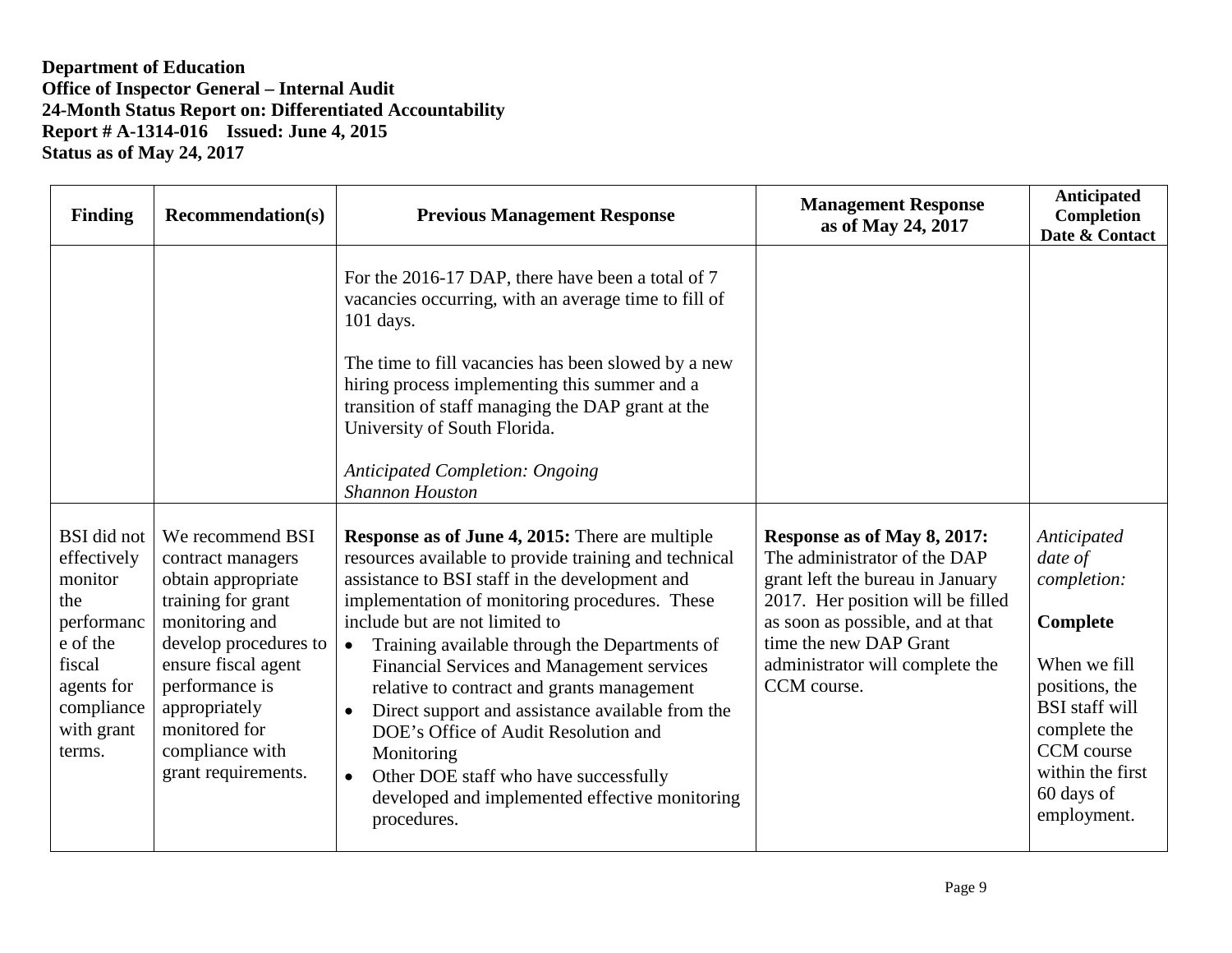| <b>Finding</b> | <b>Recommendation(s)</b> | <b>Previous Management Response</b>                                                                                                                                                                                                                                                                                                                          | <b>Management Response</b><br>as of May 24, 2017 | <b>Anticipated</b><br>Completion<br>Date & Contact |
|----------------|--------------------------|--------------------------------------------------------------------------------------------------------------------------------------------------------------------------------------------------------------------------------------------------------------------------------------------------------------------------------------------------------------|--------------------------------------------------|----------------------------------------------------|
|                |                          | BSI staff has reached out to the Assistant Deputy<br>Commissioner of Finance and Operations, who will<br>coordinate with BSI to access the necessary resources<br>and collaborate on the development and<br>implementation of recommended centralized<br>monitoring processes and templates.                                                                 |                                                  |                                                    |
|                |                          | <b>Response as of December 4, 2015:</b> The BSI team is<br>collaborating with the Office of Grants Management<br>to develop the 2016-17 RFA for Differentiated<br>Accountability, and is working to include more<br>explicit expectations, deliverables, and monitoring<br>protocols for the awarded fiscal agents.<br>Anticipated Completion: June 30, 2016 |                                                  |                                                    |
|                |                          | <b>Response as of June 3, 2016:</b> The 2016-17 RFA has<br>been approved with a new set of fiscal agent<br>deliverables to allow for more effective monitoring of<br>performance.                                                                                                                                                                            |                                                  |                                                    |
|                |                          | Christine Evans is registered to take the Certified<br>Contract Manager course and will complete the<br>training by mid-July.<br>Anticipated Completion: July 31, 2016                                                                                                                                                                                       |                                                  |                                                    |
|                |                          | <b>Response as of December 4, 2016: The DAP grant</b><br>manager in BSI successfully completed the Certified<br>Contract Manager course in July 2016.                                                                                                                                                                                                        |                                                  |                                                    |